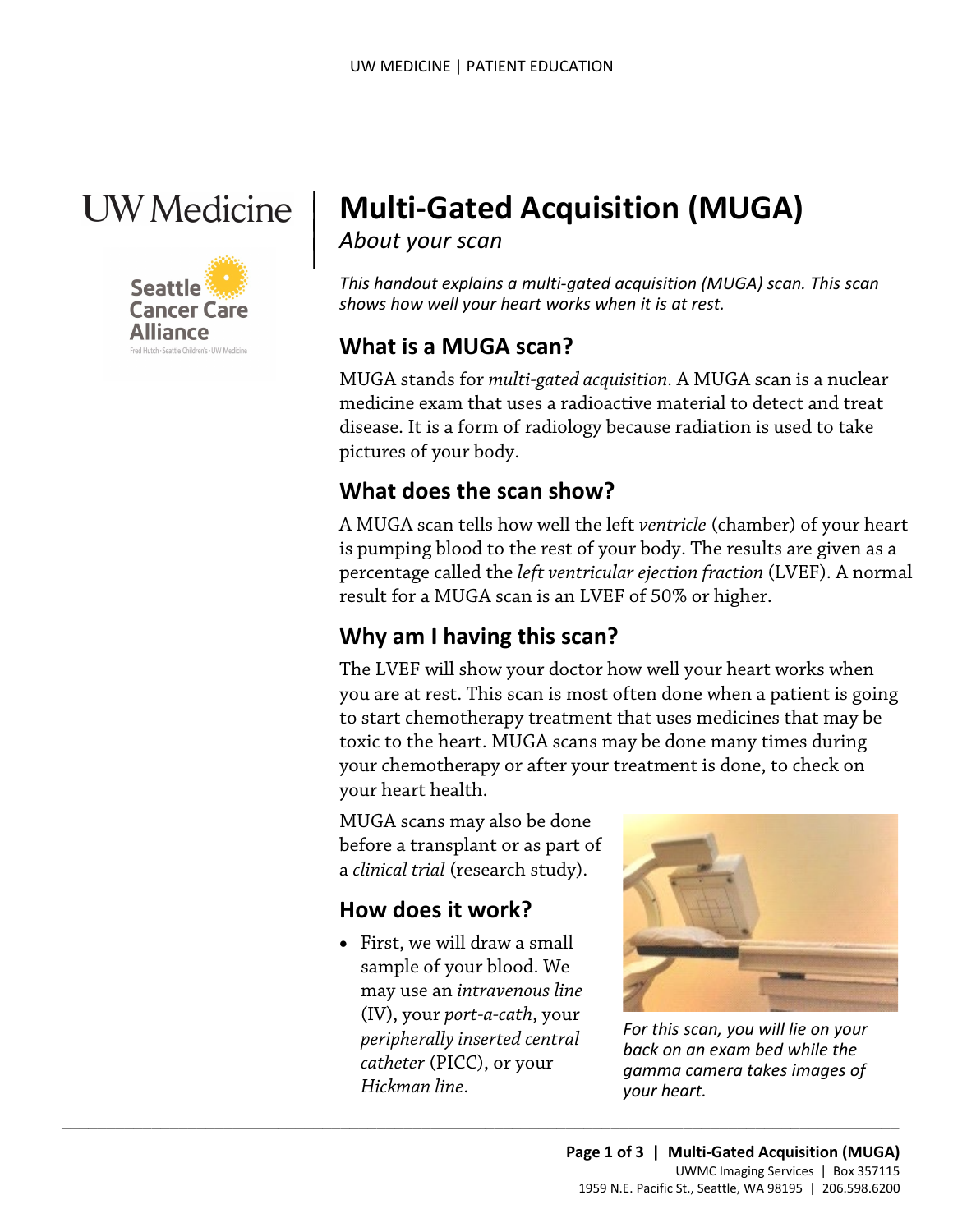

 *Three electrodes will be placed on your body, as shown in this drawing.* 

- The red blood cells (RBCs) from your blood sample will then be labeled with a low-dose *radioactive tracer* called Technetium-99m. It will take 20 to 30 minutes for your RBCs to be labeled. Please be patient during this wait.
- Your scan will be done in the imaging room. You will lie on your back on an exam bed. A *gamma camera* will be above your chest.
- Three small patches (*electrodes*) will be placed on your chest and belly (see drawing at left). These electrodes will record your heart's rhythm.
- The radioactive RBCs will be injected through your IV.
- rays and send images to a computer. The computer will produce • As they travel through your bloodstream, the radioactive RBCs will give off *gamma rays*. The gamma camera will detect these clear pictures of your heart at work.
- The technologist will use the gamma camera to take 3 images:
	- 1 will be taken directly above your chest (*anterior*)
	- 1 will be taken at an angle (*left anterior oblique*)
	- 1 will be taken at your left side (*lateral*)
- It will take about 45 minutes to take the images.

# **How should I prepare?**

- Tell the scheduler if you have a heparin allergy or heparininduced thrombocytopenia (HIT).
- *Women:* Tell your provider if there is any chance you may be pregnant.

# **On Scan Day**

You must lie still on your back while the gamma camera takes the images. Tell your technologist if you will have problems lying on your back for that long.

#### **If You Are a Woman of Childbearing Age**

**Before** the tracer is injected:

- Tell the technologist if there is **any** chance you may be pregnant.
- We will ask if you are breastfeeding.

 $\_$  ,  $\_$  ,  $\_$  ,  $\_$  ,  $\_$  ,  $\_$  ,  $\_$  ,  $\_$  ,  $\_$  ,  $\_$  ,  $\_$  ,  $\_$  ,  $\_$  ,  $\_$  ,  $\_$  ,  $\_$  ,  $\_$  ,  $\_$  ,  $\_$  ,  $\_$  ,  $\_$  ,  $\_$  ,  $\_$  ,  $\_$  ,  $\_$  ,  $\_$  ,  $\_$  ,  $\_$  ,  $\_$  ,  $\_$  ,  $\_$  ,  $\_$  ,  $\_$  ,  $\_$  ,  $\_$  ,  $\_$  ,  $\_$  ,

• We will again confirm that there is no chance you are pregnant.